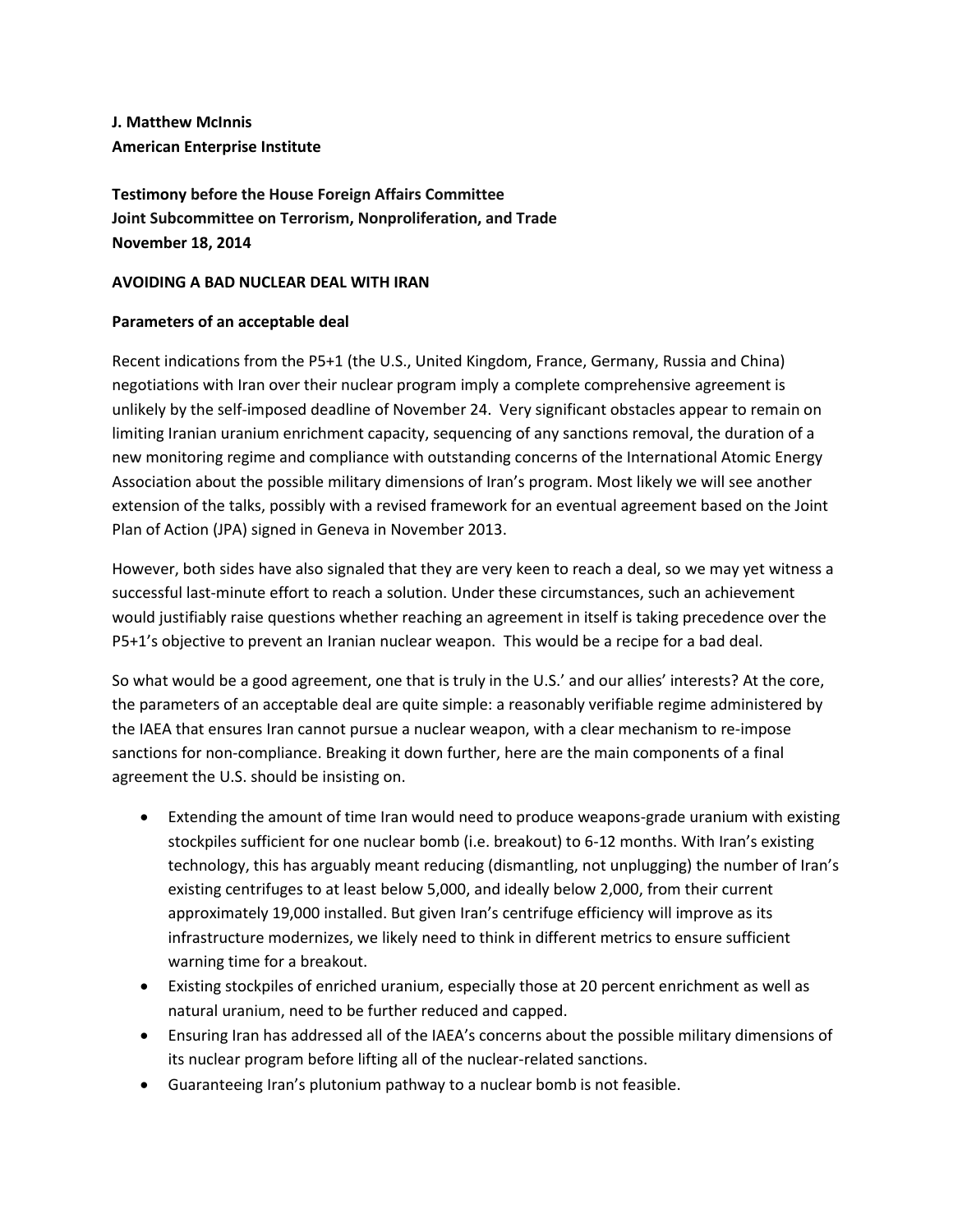- Maintaining and enforcing measures to block Iran's illicit acquisition of nuclear and missile delivery technologies.
- Ensuring monitoring and compliance regimes for a final agreement are robust and have a long duration, ideally for 15-20 years.
- Preventing nuclear-related sanctions relief from undermining terrorism and human rights related sanctions on Iran.
- Confirming to the greatest degree possible that these restrictions on the Iranian nuclear program are not easily reversible.

# **Thinking through Iran's Calculus**

All of these objectives should be easily achievable and preserve a civilian nuclear program more than adequate for Iran's energy, medical and research needs *if* Tehran is sincere that it has no intention to pursue a nuclear weapon. However, the Islamic Republic has continued to blatantly resist the IAEA's efforts to bring the regime into full compliance with United Nations resolutions and address substantial questions about the program's likely weapons research related activities.

The U.S.' greatest concern during the negotiations should be that Tehran has not actually changed its core nuclear program policies. Certainly since the election of President Hassan Rouhani last year, the regime has demonstrated its desire to find a way out from under the economically crippling sanctions and de-escalate the confrontation with the West over the nuclear issue. Iran has made the strategic decision to seriously talk to the U.S. The regime has not made the strategic decision to normalize its nuclear effort to reflect what a purely civilian program would look like. Otherwise, for example, rather than stonewalling the IAEA, Tehran would be welcoming the agency's inspectors to visit the Parchin Military Complex outside Tehran and other sites widely suspected of nuclear weapons related research.

This is also why there are few, if any, useful analogies in these negotiations to earlier diplomatic resolutions with countries like Libya and South Africa about their nuclear programs. In these two insistences, the respective regimes had made clear breaks in their national policies. This is not the case with Iran. The Supreme Leader and the rest of the leadership have made it very clear that the regime will not fundamentally reverse the achievements of Iran's program, that they will be a nuclear state and that they will continue to advance their technological capabilities.

It is also useful to consider why Iran decided to come to the table in the first place as we evaluate potential next steps in the process and anticipate Tehran's next moves, whether there is a good deal, a bad one or none at all. Though President Rouhani's 2013 campaign platform was largely based on seeking a less confrontational relationship with the West and getting relief from economic sanctions, it surprised many observers that the Supreme Leader largely agreed with Rouhani on need for direct talks with the U.S. Why was Khamenei ready to seriously engage the West?

There are many reasons for Khamenei's support for talks: first, the stronger economic pressures resulting from the harsh sanctions imposed a year earlier (the European oil embargo for example). Second, Khamenei and Rouhani had a long association over the management of Iran's nuclear program. The Supreme Leader had learned to trust the new president and had faith in him as a negotiator. Third,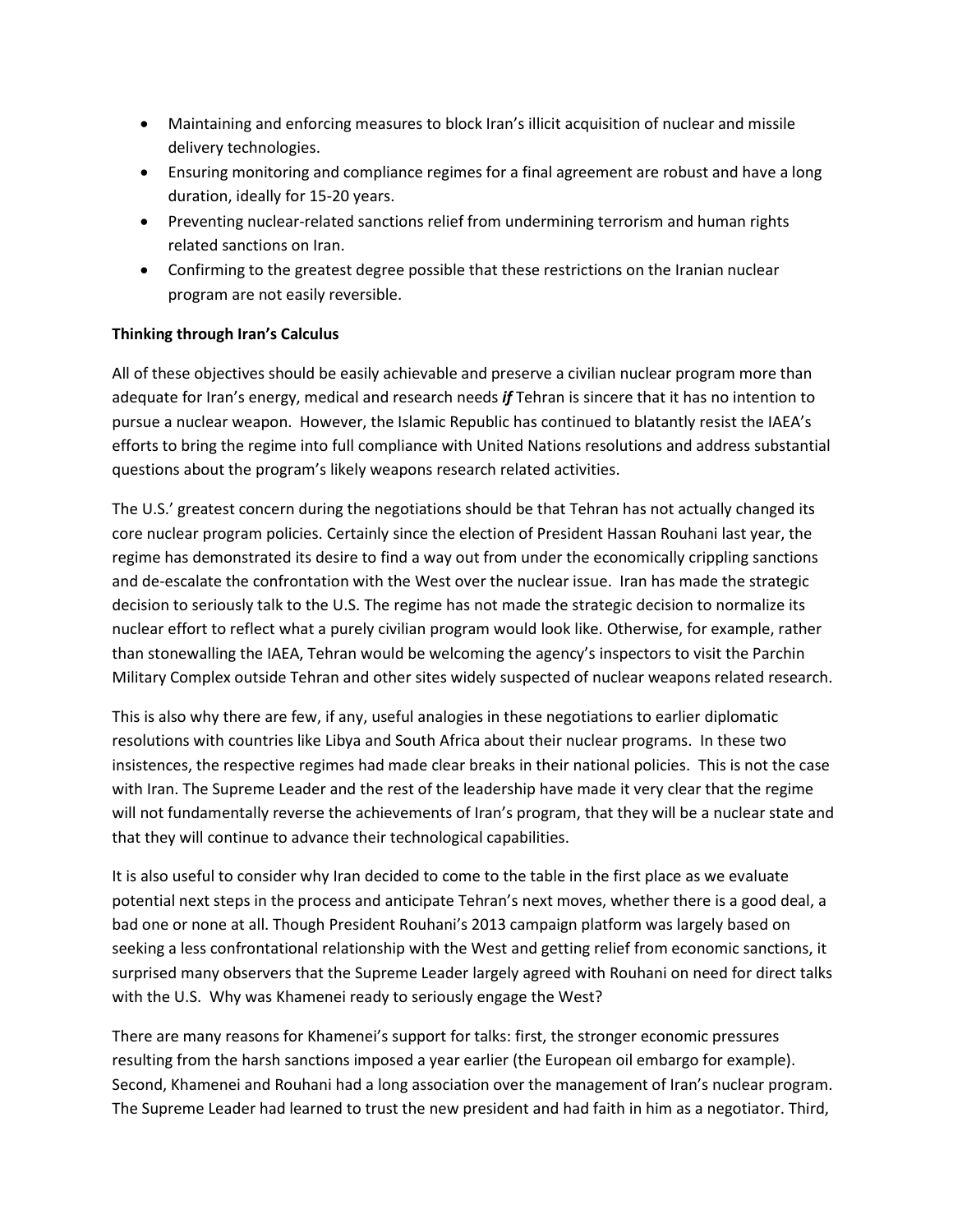Iran had realized long before the breakout of ISIS that rising Sunni extremism and the deepening sectarian conflict emanating from Syria were becoming an even greater threat to its regime than the need for a potential nuclear deterrent against the United States and Israel (nuclear weapons are unlikely to be useful in fighting extremist groups like ISIS and al Qaeda for example) and would require greater focus and resources. Fourth, the Iranian leadership perceived President Obama's strong desire to break the impasse on the nuclear program, including moving away from demands for zero uranium enrichment. Fifth, the relative strategic value of a possible nuclear weapon was declining for Iran as its conventional deterrence capabilities improved, especially as Iran's maritime defenses and ballistic missiles were enhanced and upgraded. Finally, and perhaps most importantly for the nuclear negotiations, Iran's nuclear program had finally reached a level of technical competency that could no longer be reversed.

As a result of these factors, Iran found itself with negotiating room. As long as the Islamic Republic is able to produce easily and rapidly more highly enriched uranium, it can give up some of its supply with relative ease.

This is also why the negotiations continue to hit major obstacles. Real reversals in the nuclear program's capability to produce enriched uranium would undermine one of the main motives of the Iranian regime to engage in talks. But reducing Iran's capability to produce enriched uranium is exactly what the U.S. and other P5+1 countries have been seeking as the best way to ensure Iran cannot breakout undetected.

When the talks under the JPA hit their initial July 20 deadline, the decision to extend negotiations into November was easy for Iran. All the incentives remained in place for Iran to work toward a deal and the Supreme Leader has continued to express his support for Rouhani's efforts. Above all, Tehran didn't want to go backwards in the process and face the return of full sanctions.

In fact, we are arguably seeing increasing anxiousness on the part of the Iranians to get a deal since July, even if real concessions have not materialized from Tehran. Perhaps the recent substantial drop in oil prices may have convinced Rouhani and the senior leadership that their critical domestic economic reform programs are in potential serious jeopardy and that sanctions relief must happen soon. That is not to mention the conflict with ISIS, which is bleeding valuable Iranian resources. Even fears of the Israelis starting a covert campaign against Iran's nuclear facilities may have spooked the regime's leadership.

As we approach the next deadline on November 24 these factors and incentives are the reason why, from Tehran's perspective, another interim agreement or extension is the most likely near term outcome.

### **Dangers of a bad deal**

What if we get a bad deal, one that removes the most important sanctions but does not extend Iran's breakout scenario to at least six months, that does not address the possible military dimensions of Iran's nuclear work, that does not allow for rigorous monitoring and transparency, that places only short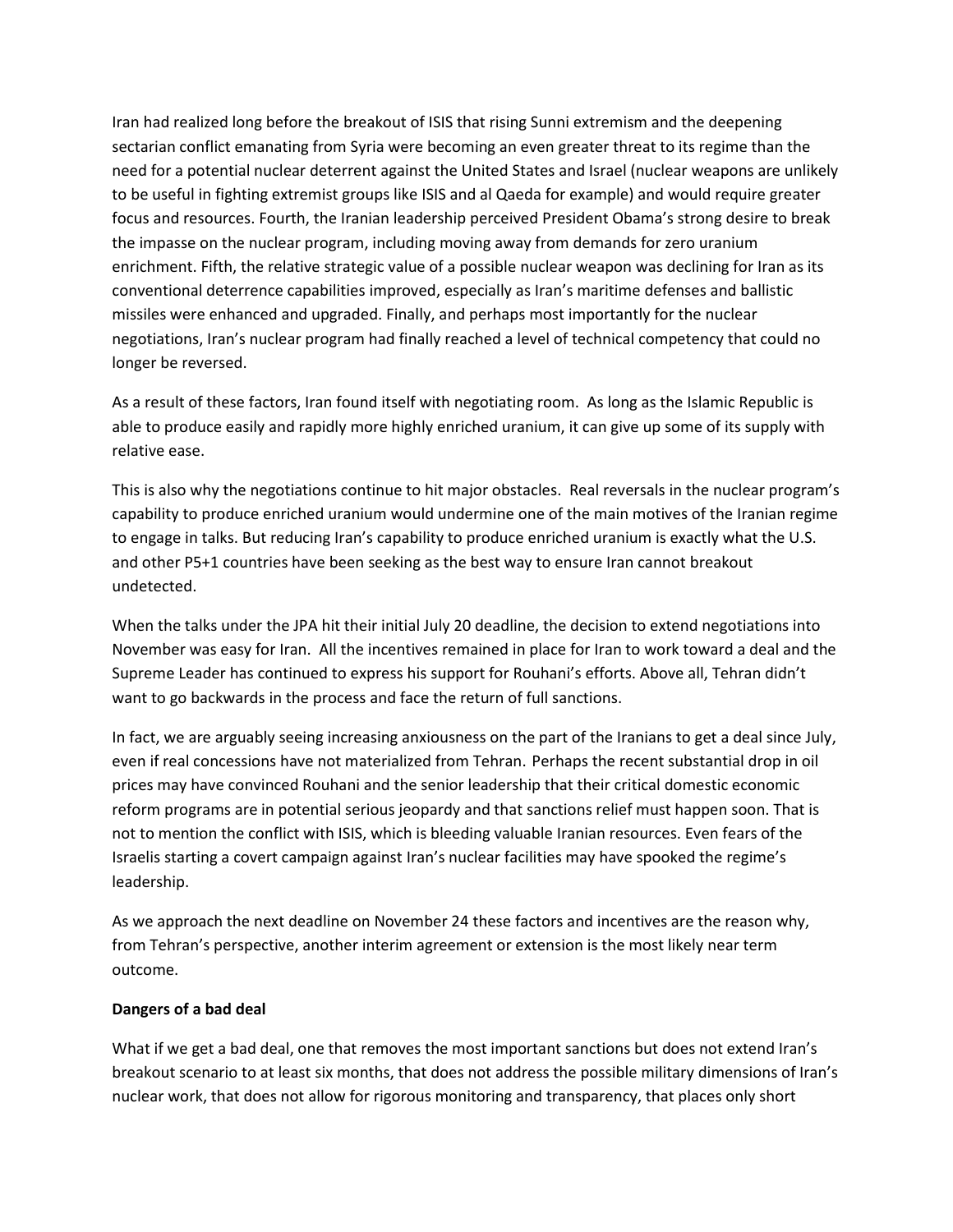duration constraints that are easily reversible, and that unravels sanctions against Iran's support for terrorism and gross human rights violations as well?

Most critically, a bad deal leaves everyone in the region uncertain about Iran's intentions and potential nuclear weapons capabilities. Our commitment to effectively detect, respond and deter Tehran should they secretly pursue a nuclear weapon will also be more suspect to our partners. Uncertainty and insecurity will breed potentially dangerous decisions by our allies, including the pursuit of nuclear weapons by Saudi Arabia and Turkey or new security relationships that could oppose our interests, such as the Gulf States making strategic accommodation with Iran.

A bad deal will also leave Iran flush with cash to pursue its objectives in Iraq, the Levant, Yemen, Afghanistan, Africa and elsewhere, objectives which in the long-term almost always oppose ours. We will have much reduced leverage to push back.

In the worst case scenario, we could to eventually face a nuclear Iran, for whom classic containment and deterrence approaches are unlikely to be effective.

## **Policy implications**

Aside from ensuring the United States actually gets a good deal, how can the U.S. administration and Congress avoid a bad deal? We should:

- Recognize Iran needs this deal more than we do and act like it. Western negotiators should be playing tough, understanding that they, rather than the Iranians, have had the stronger position all along.
- Communicate clearly that any deal containing significant suspension or removal of sanctions should have 'snap back' penalties if Iran violates the agreement. The U.S. should reinforce Iran's fears of returning to the status quo ante, prior to the JPA, with full sanctions and even the military option on the table.
- Congress and the Administration should have a thorough, even public discussion on what sanctions will remain on Iran if a nuclear deal is fully implemented. In particular, too liberal relief of the nuclear-related financial sanctions could provide an unwanted boon to the Islamic Revolutionary Guard Corps and Quds Force. Congress and the Administration should also reinforce that any relaxing of sanctions against Iran for its support for terrorism and gross human rights violations are dependent on separate measurable changes in those behaviors and will not be connected to a potential nuclear deal.
- We must diligently reassure our allies that we are committed to preventing Iran from getting a nuclear weapon lest we trigger a dangerous realignment of security relationships in the region and a potential nuclear arms race.
- Work to ensure our diplomatic missions, foreign partners and intelligence community will be able to provide a robust monitoring capability if a new agreement is implemented. Verification is the only way this works.